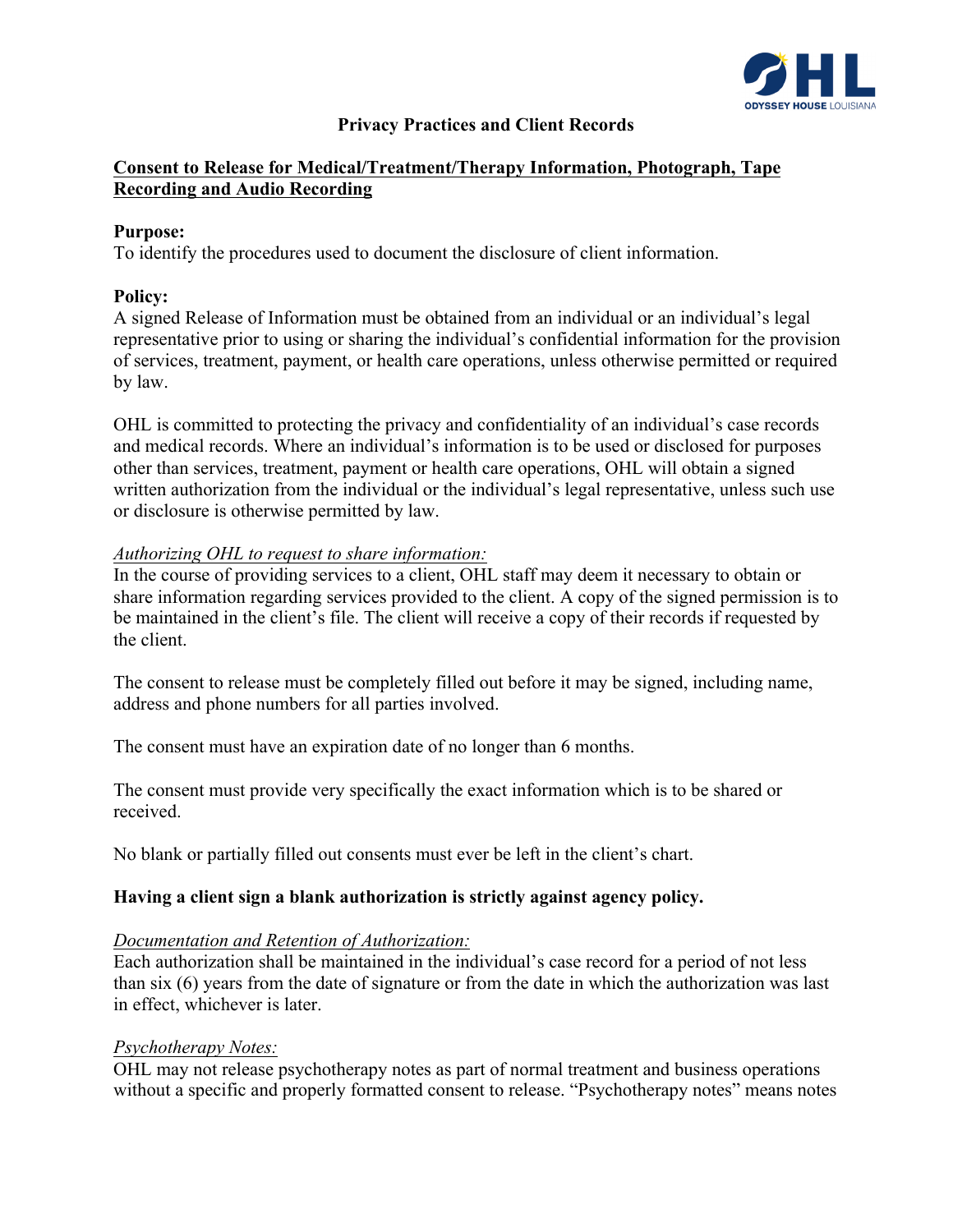recorded (in any medium) by a provider who is a mental health professional documenting or analyzing the contents of conversation during a private counseling session or group, joint or family session. Psychotherapy notes exclude medication prescription and monitoring, counseling session start and stop times, the modalities and frequency of treatment, results of clinical tests, and any summary of the following items: diagnosis, functional status, the treatment plan, symptoms, prognosis, and progress to date. It is the explicit policy of OHL that at no time are staff to create and/or maintain client and/or treatment information outside of the official case record. Creation and/or maintenance of such records or notes outside of the client's official case record can subject the staff member to the Agency's Sanction Policy, up to and including termination from employment.

#### *Photograph, Tape Recording and Audio Recording all require a written consent.*

Staff must obtain the client's written permission to be taped, recorded or photographed and this consent must be in the client's chart. For children on site, the guardian must give written consent for the child to be recorded, taped or photographed; if the child is able, the child must also give his/her consent as well.

#### *Withdrawal of Authorization*

In the event an individual desires to withdraw his/her consent for services and the use and sharing of their confidential information, the individual must do so in writing. Such written revocation must be documented in the individual's case record. Upon receipt of a written withdrawal or permission, OHL may no longer use or disclose an individual's confidential information pursuant to the authorization, unless OHL has already taken action in reliance upon the authorization or for billing purposes.

OHL staff must explain the consequence of the withdrawal to the client. The staff may assist the client with completing the "Withdrawal of Consent to Share PHI" form. Once the client signs the form, a copy is placed in the client's case record. A copy of the Withdrawal of Consent form is also given to the client for his/her records.

#### **Client/Employee Confidentiality**

All employees maintain and respect the confidentiality of all clients and employees served by our agency. To this end, all employees will not discuss privileged, confidential, or medical information regarding clients with any unauthorized personnel. Staff will refrain from discussing client/employee information in open settings i.e., lobbies, break rooms, halls, cafeterias, elevators, or any other common areas. Staff members are never to discuss clients outside of the work setting or for any reason other than work-related issues. Violations of client confidentiality will result in disciplinary action including and up to termination.

Odyssey House will comply with HIPAA guidelines for client confidentiality. All client records are to be kept in a secure area. Access to client files is limited to the administrative program staff, employees that are designated to provide services to the individual, and agency staff responsible for data management (e.g., quality assurance, client tracking).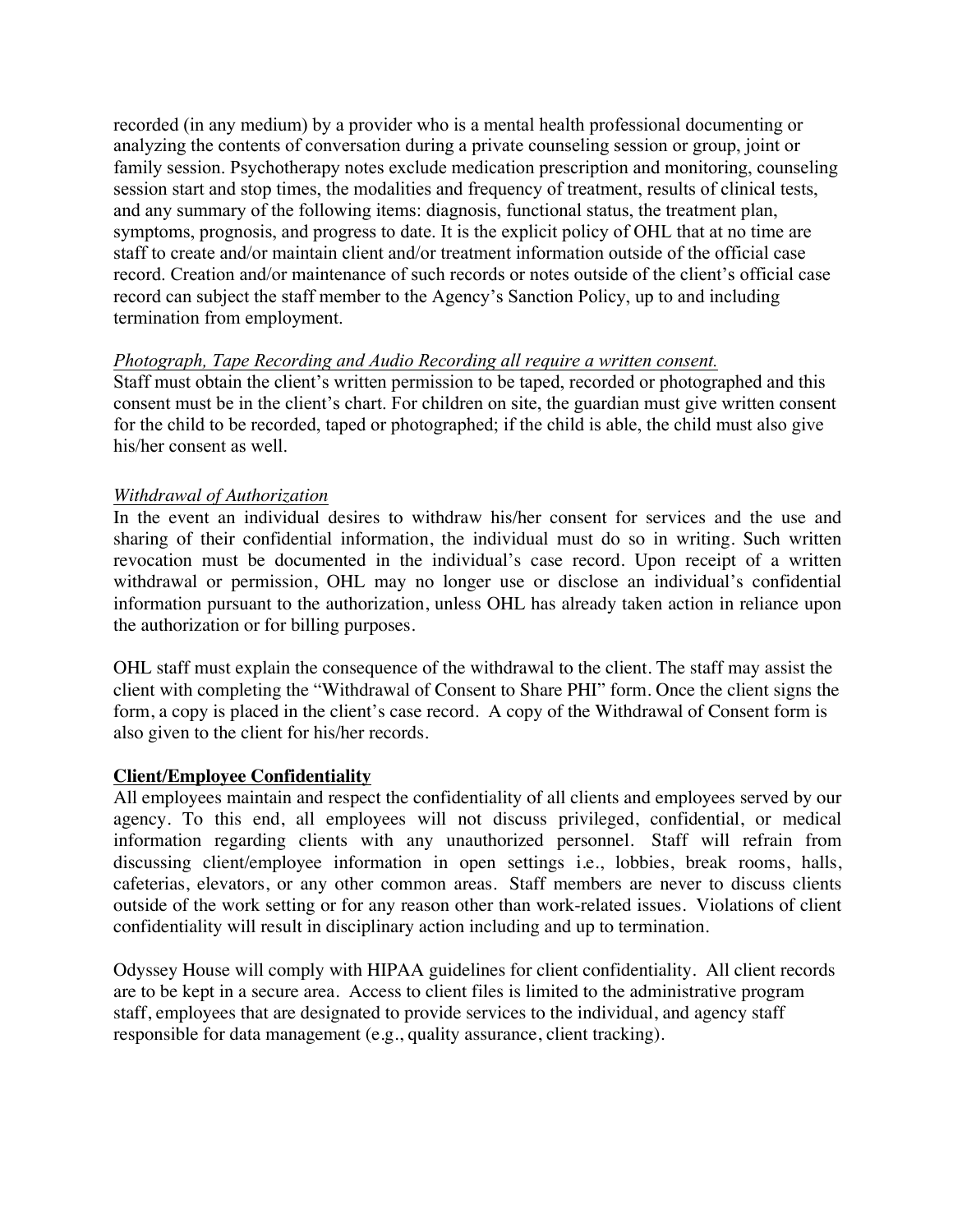# **Client Record Content**

## **Purpose:**

To identify procedures used to identify information necessary for delivering and monitoring services, while protecting the right to confidentiality of OHL clients.

## **Policy:**

It is the policy of OHL to maintain for each individual client, family unit, or group receiving service, a record of all essential information deemed necessary to provide appropriate services, protect the agency, and comply with all federal, state, and local laws.

### **Procedure:**

- All client records shall contain the following basic, essential information in a comprehensive and useful form to enable OHL to provide services in a responsive manner consistent with risk management procedures.
	- Identifying client information (biographical data)
	- Reason for requesting or being referred for services
	- Plan of service
	- Record of all services provided to the client by OHL
- In addition to the client's basic information, all OHL records contain the following additional information when necessary and appropriate to services provided:
	- Medical, psychological, or psychosocial information;
	- Legal information;
	- Documentation of all disclosures, corrections, and amendments;
	- Financial information:
	- Any additional necessary documentation relevant to the delivery of services
- All OHL client records are kept up-to-date in the following manner:
	- All activities with the client are recorded from the point of intake through termination by the person providing service. This includes disclosure documents.
	- Recording of progress notes will be completed within 72 hours of client contact.
	- Reviews are to be completed on a quarterly basis.
	- All record entries for professional or clinical services are completed, signed, and dated by the person who provided the service.
- All entries made in OHL records are limited to specific, factual information pertinent to the type of service provided and client needs presented.
- Each agency division has clearly written procedures to guide personnel with regard to record content. These guidelines are easily accessible to staff and are program specific when required.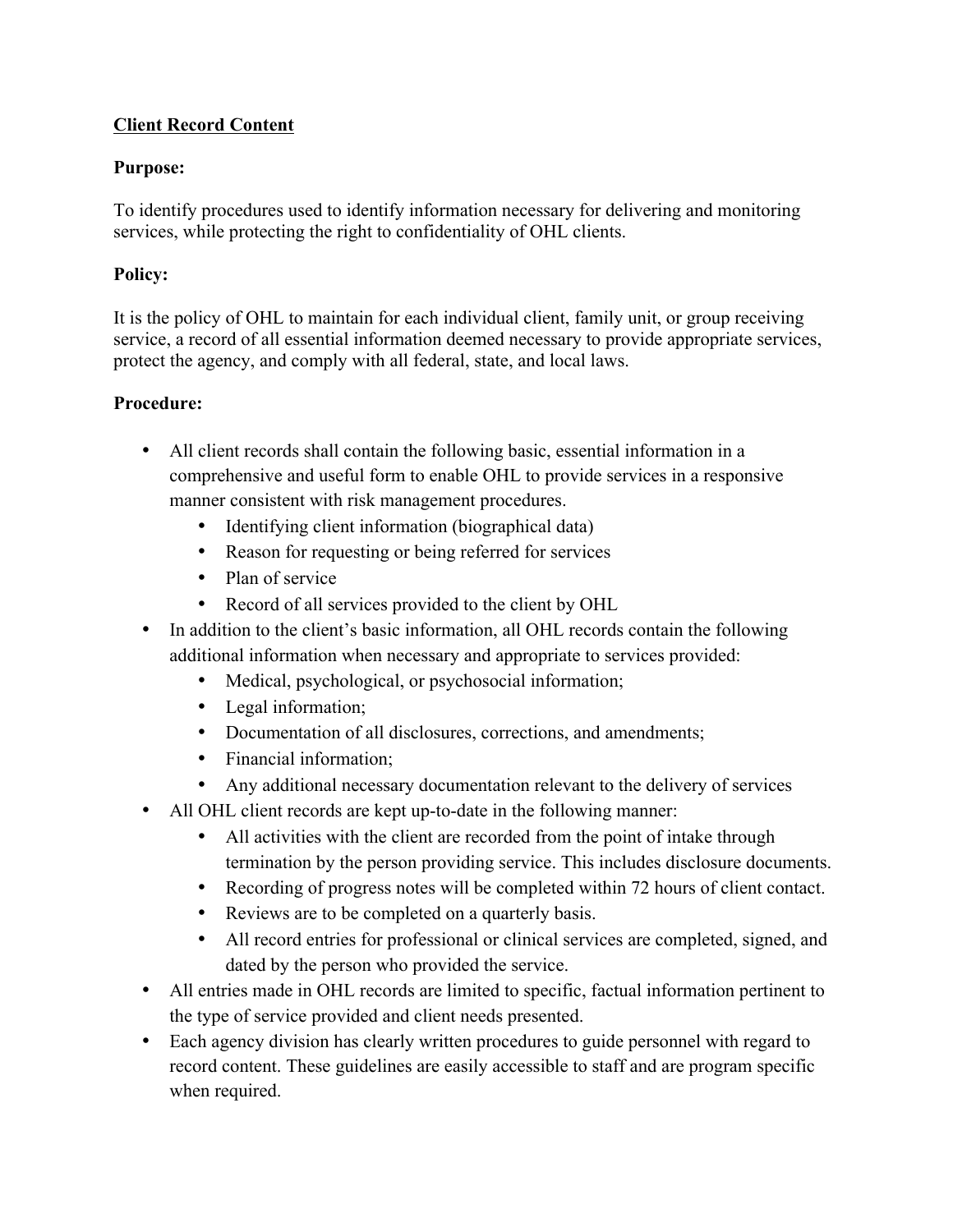- Records are systematically screened by the agency in the following way:
	- Persons screening the records are knowledgeable in both clinical and risk management areas;
	- Records are screened for appropriate information and content at various points throughout service and at closing; and
	- Record screening procedures are determined by Program Supervisors an accordance with:
		- Services provided
		- Number of clients serviced
		- Length of treatment
		- Agency policies and procedures
		- Staff licensure requirements
	- Records selected for screening are chosen by random selection.
	- Quarterly record reviews are chosen by random selection.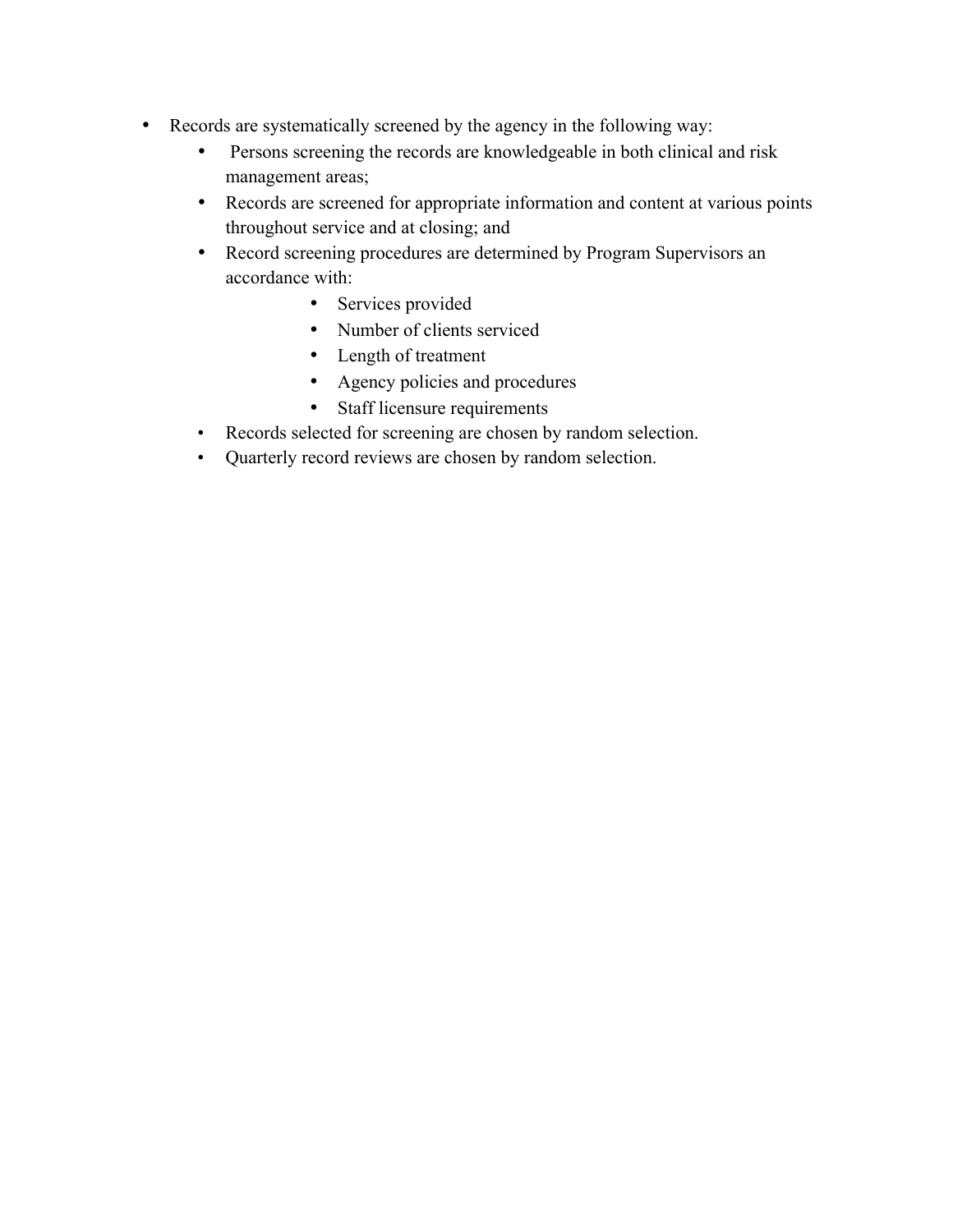# **Confidentiality and Privacy Protections (HIPAA)**

### **Policy:**

It is the policy of OHL to notify all clients of HIPAA guidelines prior to admission to any OHL services.

### **Procedure:**

All clients prior to admission will be notified of the following:

### **Notice of Information Practice Heath Insurance Portability and Accountability Act Privacy Notice**

• **This notice describes how your health information may be used and disclosed and how you can get access to this information. Please review it carefully.**

### **About this notice**

In this Privacy Notice, "Odyssey House Louisiana" or "OHL" means all participating programs in the civil parishes served.

Timely, accurate, and complete health information (this includes information that we compile in your client record) to serve you such as your name, address, phone number, Social Security number, diagnoses (when applicable) and treatment records, must be collected, maintained, and made available to members of an individual's service team so that members of the team can accurately serve you. Most clients understand and have no objections to this use of their information.

On the other hand, you may not be aware of the fact that your health information may also be used as:

- A legal document describing the care rendered such as a client grievance
- Verification of services for which an individual or third-party payer is billed
- A tool in evaluating the competence and appropriateness of care for Continuous Quality Improvement (CQI).
- Training service professionals in their field or CQI activities
- A source of data for research
- A source of information for tracking disease so that public health officials can manage and improve the health of the nation
- A source of data for facility planning and marketing
- Conducting accreditation, certification, and licensing credentialing activities
- Engaging in business management or the general administration of the agency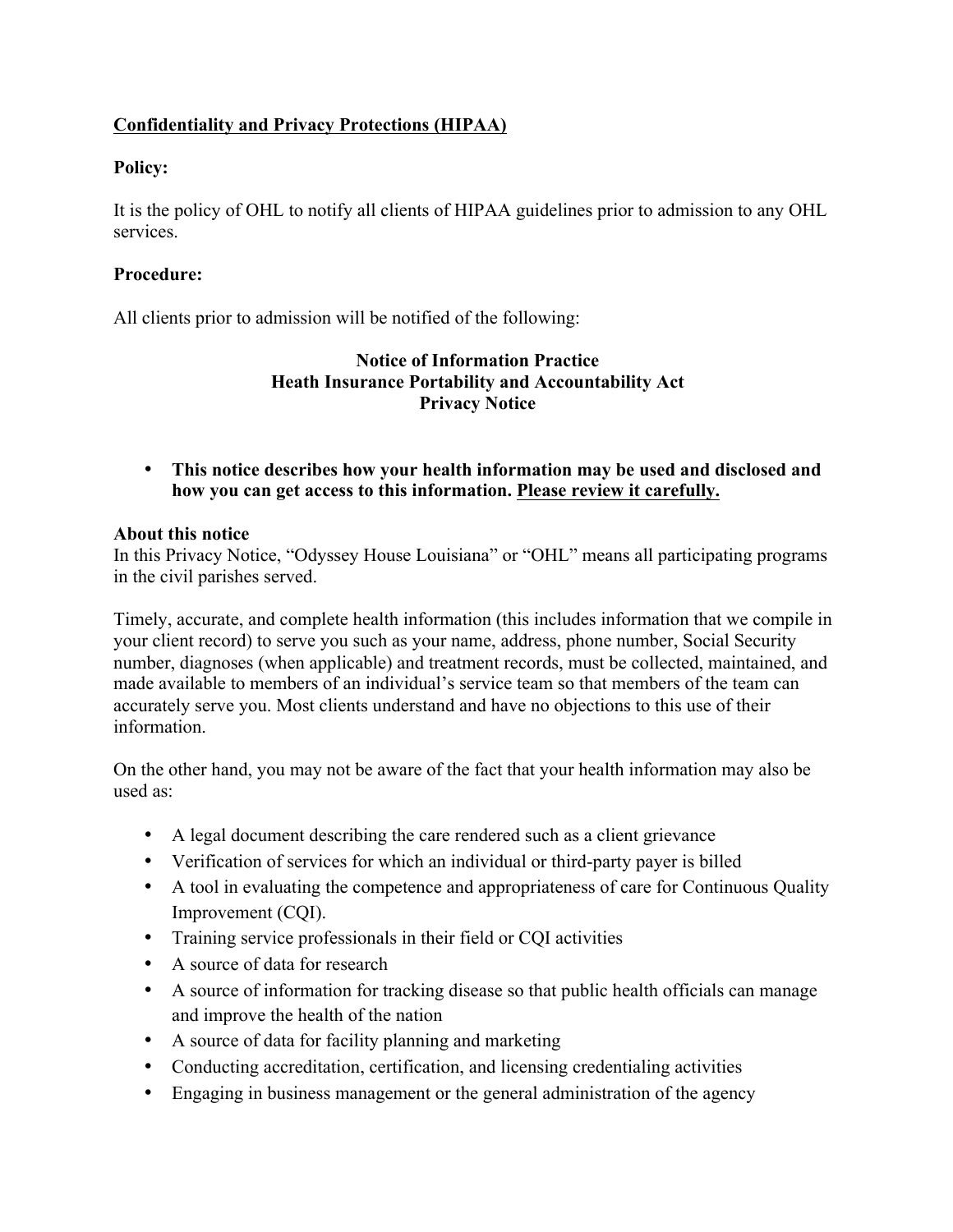Although clients trust their service providers to maintain the privacy of their health information, they are often skeptical about the security of their information when it is computerized or disclosed to others. Increasingly, clients want to be informed about what information is collected and to have some control over how their information is used.

With this in mind, the federal government has passed legislation requiring that we as a service provider furnish you with our **Notice of Information Practices.**

### **Understanding Your Case Record/Information**

Each time OHL provides a service, additions are made to your client record (private health information). This information serves as:

- Basis for planning your care, services and treatment
- Means of communication among the many health and social service professionals who contribute to your care
- Legal documentation describing the care you received
- Means by which you or a third-party payer can verify that services billed were accurately provided
- A tool in educating health care professionals
- A source of information for public health officials charged with improving the health of the nation
- A tool by which we can assess and continually work to improve the care we render and the outcomes we achieve

Understanding what is in your record and how your health information is used helps you to:

- Ensure its accuracy
- Better understand who, what, when, where and why others may access your information
- Make more informed decisions when authorizing disclosure to others

### **Your Information Rights**

Although your case record is the physical property of the healthcare practitioner or facility that compiled it, the information belongs to you.

### **By law you have the right to:**

- Request a restriction on certain uses and disclosures of your information
- Obtain a paper copy of the notice of information practices upon request
- Inspect and obtain a copy of your case record
- Amend your case record
- Obtain an accounting of disclosures of your health information
- Request communications of your health information by alternative means or at alternative locations
- Revoke your authorization to use or disclose health information except to the extent that the action has already been taken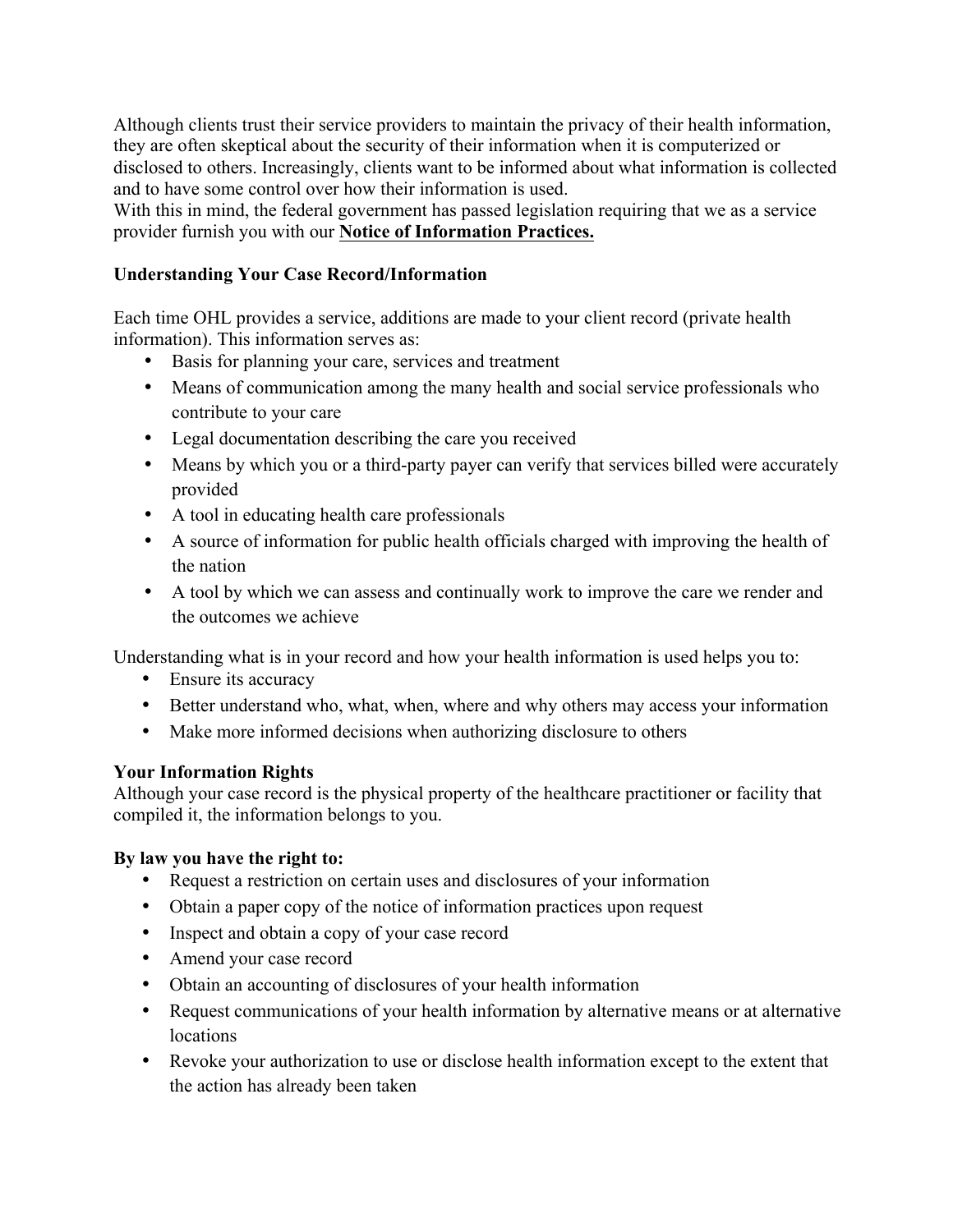## **The Responsibilities of Odyssey House Louisiana**

This organization is required to:

- Maintain the privacy of your health information
- Provide you with a notice as to our legal duties and privacy practices with respect to the information we collect and maintain about you
- Abide by the terms of the notice
- Notify you if we are unable to agree to a request restriction
- Accommodate reasonable requests you may have to communicate health information by alternative means or at alternative locations

We reserve the right to change our practices and to make the new provisions effective for all protected health information we maintain. Should our health information practices change, we will mail a revised notice to the address you have provided to us within 30 days.

We will not use or disclose your health information without your authorization, except as described in this notice.

### **For more information or to report a problem:**

If you feel that your privacy rights have been violated, you may make a complaint in writing directly to the OHL Human Resource Department.

You may also file a complaint by contacting the following:

- The U. S. Secretary of Health and Human Services by mail at 200 Independence Ave. S. W. Washington, DC 20201, or by telephone at 1-800-368-1019
- Department of Health and Human Services

There will be no retaliation for filing a complaint.

### **Examples of how we will disclose your information for services, treatment, payment, and agency operations.**

## 1. **We will use your health information for treatment.**

Information obtained by your service provider will be recorded in your case record and used to determine the course of treatment and services that should work best for you. When a team of individuals are involved in your service delivery, with your written permission, we will share certain agreed-upon components of your record. This is to ensure that the team can best meet your needs.

### 2. **We will use your health information for payment.**

A bill may be sent to you or a third-party payer. The information on or accompanying the bill may include information that identifies you, as well as your diagnosis (if applicable), procedures, and supplies used.

### 3. **Funders**

The agency may use or disclose health information in order to receive funding for services. For example, the agency may provide health information directly to funders as part of a contractual agreement.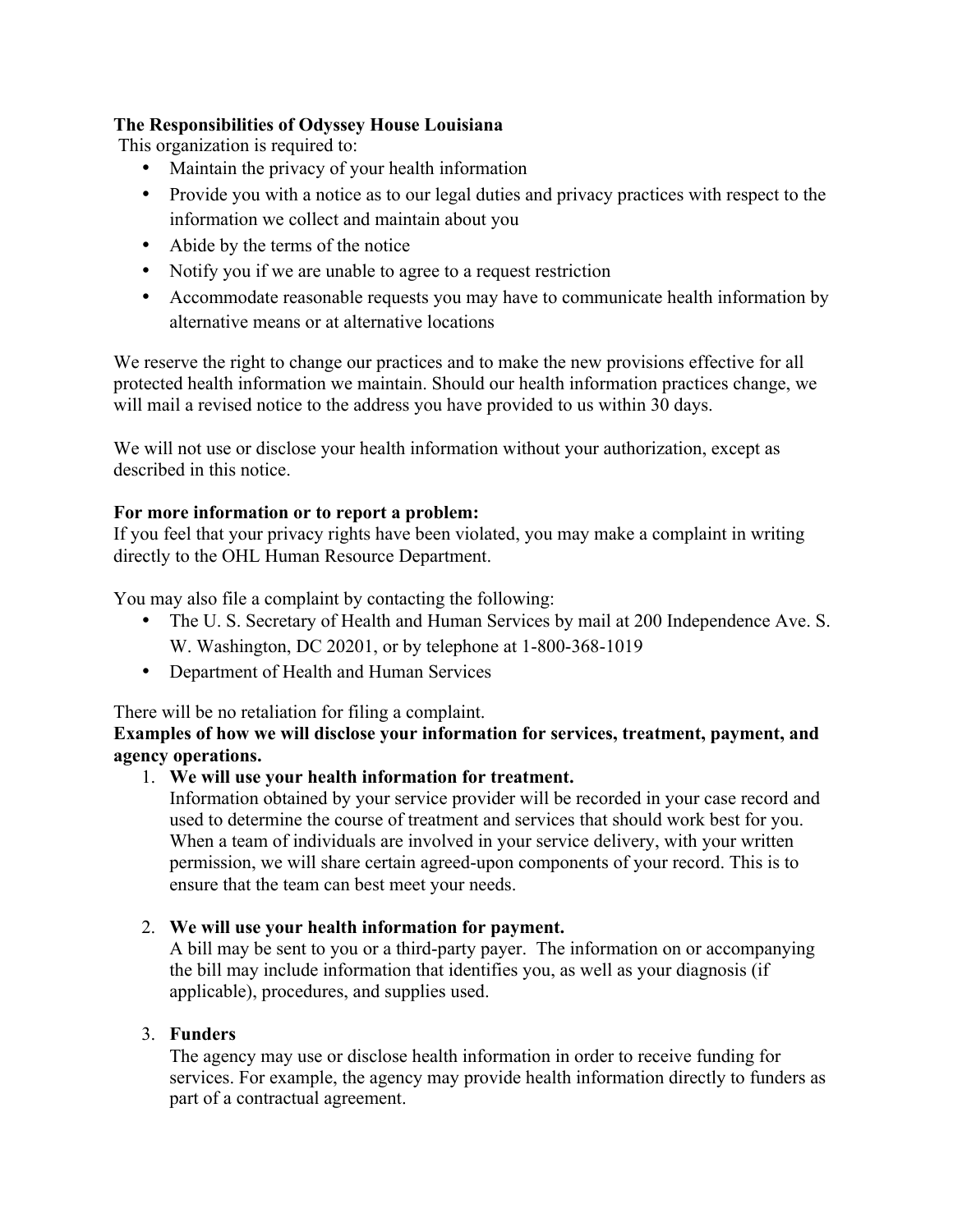4. **We will use your health information for Continuous Quality Improvement agency operations.**

Members of the staff who oversee quality of operations may use information in your case record to assess the care and outcomes in your case and others like it. This information will then be used in an effort to improve the quality and effectiveness of the services we provide. In addition, supervisors of your service provider may also review your case record as part of the supervision process of the agency. We want to ensure that best practice occurs in service delivery.

5. **There will be some additional ways in which your information may be disclosed. Business Associates:** There are some services provided in our organization through contracts with business associates. Examples include janitorial services, vendors who maintain copy machines, our auditors, our accrediting body, and other contract monitoring bodies. When these services are contracted, we may disclose your health information to our business associate so that they can perform the job we have asked them to do and bill you or your third-party payer for services rendered, or they may have access to your health information due to the proximity of health information to their work. To protect your health information, however, we require the business associate to appropriately safeguard your information through a business associate agreement.

**Notification and Communication with the Family:** Staff will not discuss your case with any outside person including other family members over the age of eighteen who are participating in our program services. However, should we fear for your personal safety, we may use or disclose information to notify or assist in notifying a family member, personal representative, or other person responsible for your care, of your location and general condition.

**Marketing:** We may contact you to provide reminders or information about your treatment alternatives or other health-related benefits and services that may be of interest to you. We may also send you information about our agency, such as newsletters, etc.

**Fund Raising:** We may contact you as part of a fund-raising effort.

Public Health: As required by law, we may disclose your health information to public health or legal authorities charged with preventing or controlling disease, injury or disability.

**Government Programs Providing Public Benefits:** An agency may disclose health information about you to another government agency offering public benefits if:

• the information relates to whether you qualify for or are signed-up for a Medicaid or the Children's Health Insurance Program and the law requires or specifically allows the disclosure; or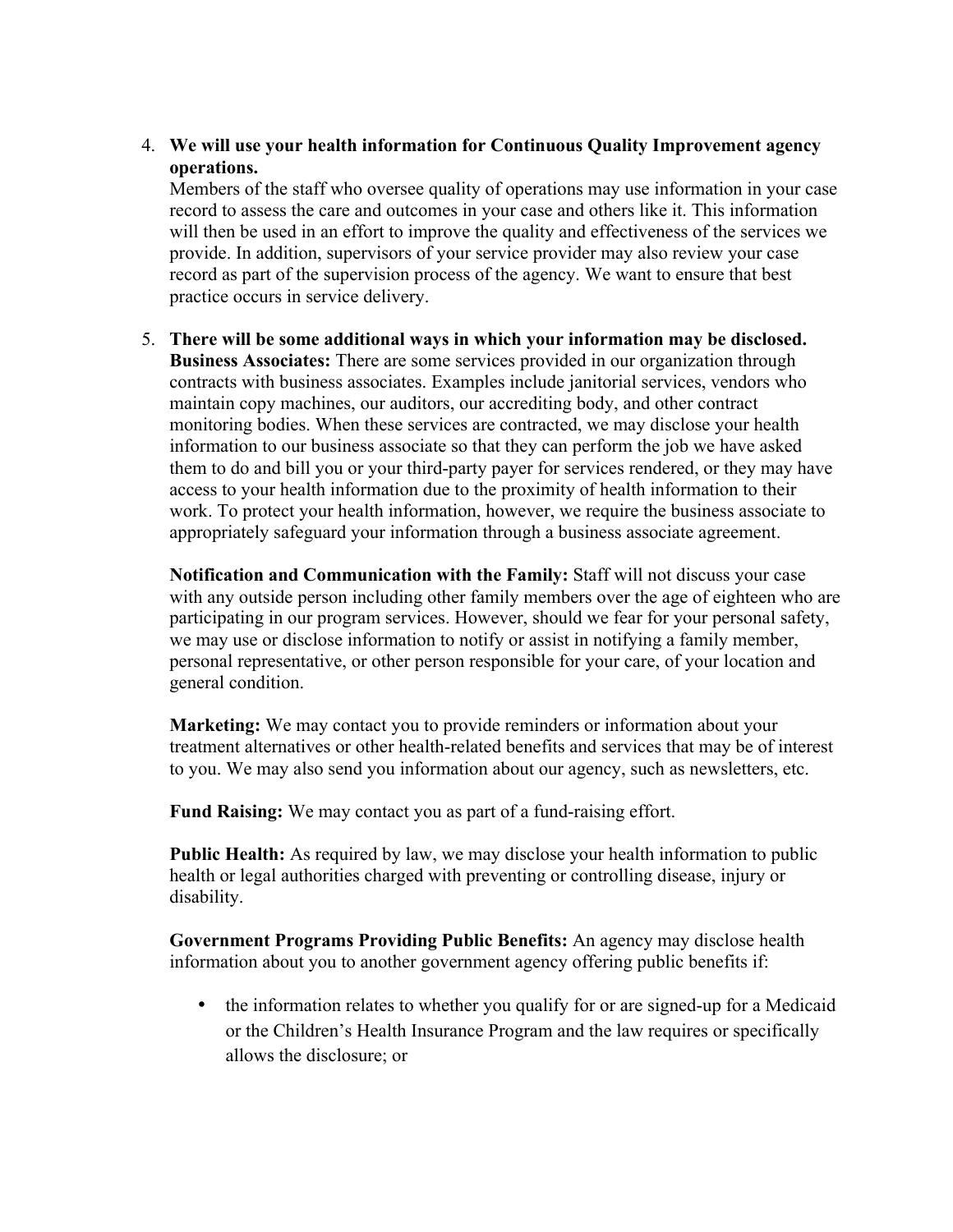• the other government agency follows the same privacy protections we do, has programs that serve similar types of people, and the disclosure is needed to coordinate or improve your service.

**Correctional Institution:** Should you be an inmate of a correctional institution, we may disclose to the institution or agents thereof health information necessary for your health and the health and safety of other individuals.

**Law Enforcement:** We may disclose your health information for law enforcement purposes as required by law or in response to a valid subpoena. In Louisiana, agency staff does not usually have the right of unconditional privileged communication. Therefore, staff may be required to testify and our records be subpoenaed; exceptions would be lawyers, medical doctors and priests under the seal of the confessional.

#### **Abuse and Neglect:**

- If we discover that a child (under the age of eighteen) disabled (mentally or physically) or elderly family member (65 or older), has been physically, emotionally, or sexually abused, we are required by law to report this to the Louisiana Department of Child Protective Services or Elderly Protective Services.
- If we learn that a service provider, such as a physician or counselor, has been sexually inappropriate with a client, we are required by law to report the activity to the District Attorney and to the agency that licensed such healthcare provider.

**Danger to Self or Others:** If, in our professional opinion, we believe that someone in the family poses a clear and immediate danger to self or others, we break confidentiality and notify the proper authorities.

**Outside Monitoring or Evaluation:** Federal law makes provision for your health information to be released to an appropriate health oversight agency, public health authority or attorney, provided that a workforce member or business associate believed in good faith that we have engaged in unlawful conduct or have otherwise violated professional or clinical standards and are potentially endangering one or more patients, workers or the public.

Any use of your protected health information outside of this notice will not occur without your written permission.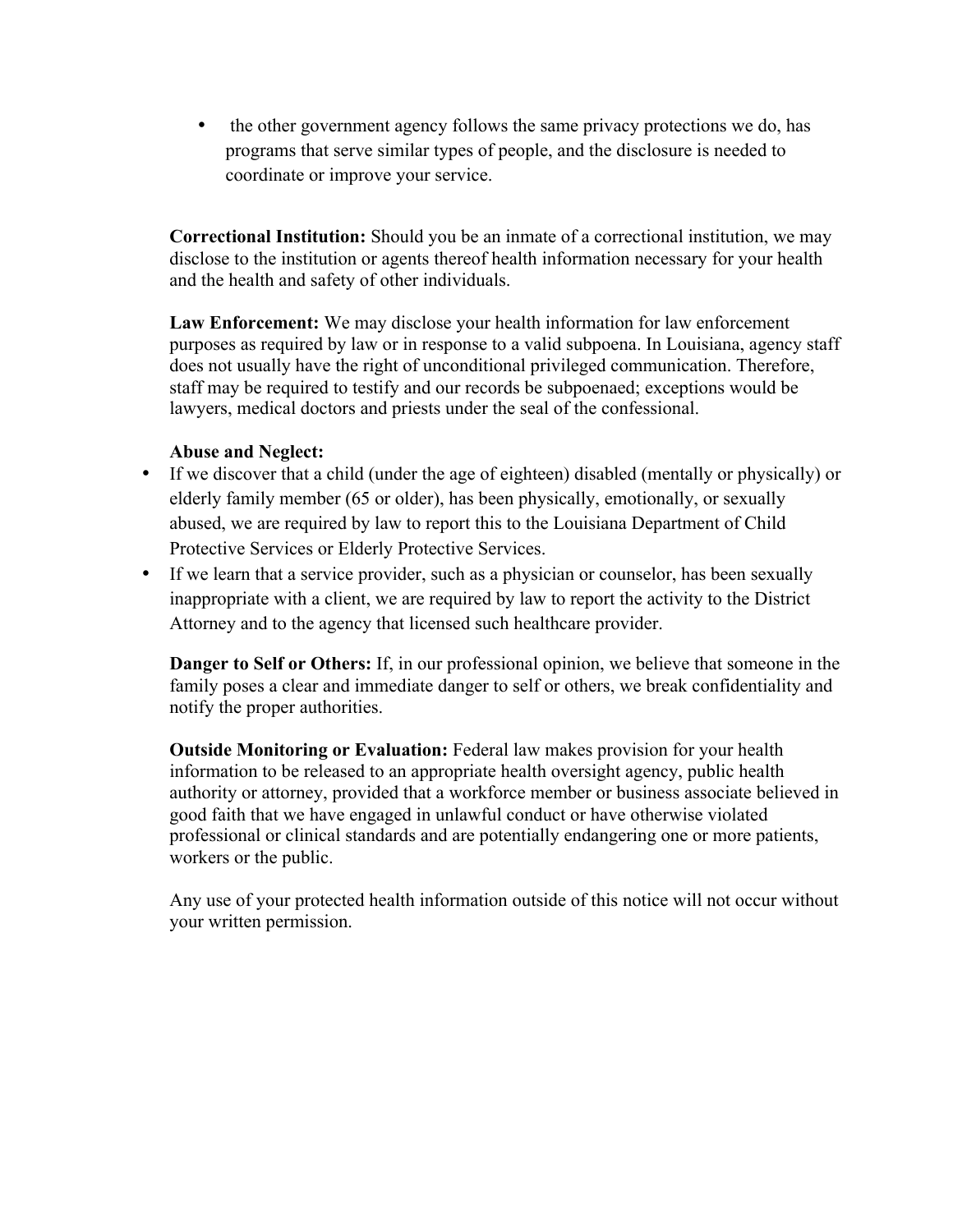## **Confidentiality of Client Records**

#### **Rationale:**

In conjunction with the requirements mandated by the Health Insurance Portability and Accountability Act of 1996 (HIPAA), OHL has put in place policies regarding confidential client information, including Protected Health Information (PHI).

#### **Procedure:**

All supervisors are responsible for enforcing these policies. Employees who violate these policies are subject to discipline up to and including termination from employment.

Questions concerning this policy can be addressed to the OHL Human Resource Department.

#### **Policy:**

OHL may not use or disclose client information, including PHI, except as permitted or required. OHL is required by HIPAA regulation to have a notice in public view and available to clients that states that OHL may not use or disclose PHI in a manner inconsistent with established regulation and policy. Reference to this policy is to be included on all release of information forms in use by OHL.

All employees are required to sign the OHL Confidentiality Agreement form at Employee Orientation. The Confidentiality Agreement is maintained at the program site.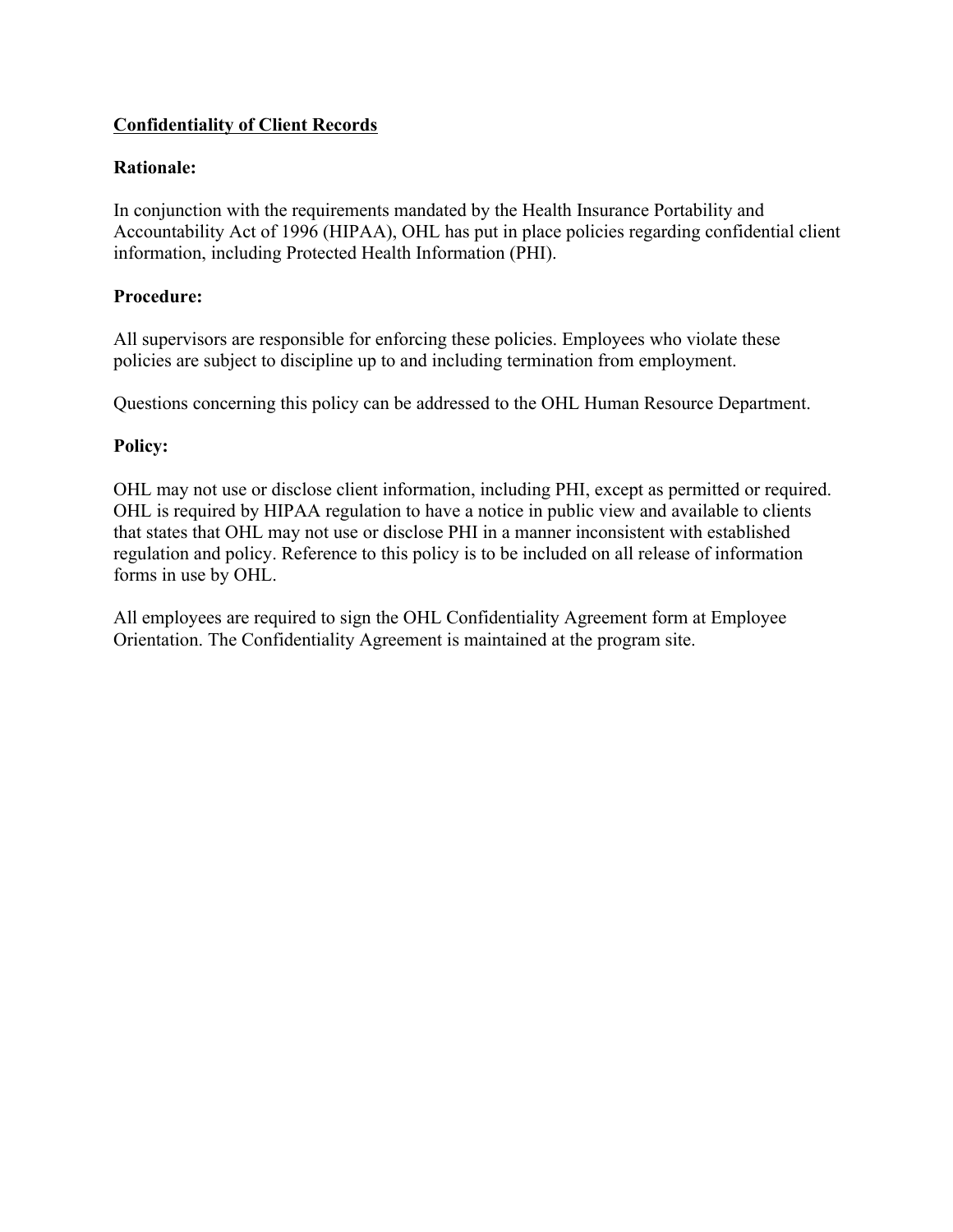### **De-Identifying Information**

### **Purpose:**

To set forth OHL policy regarding the use or disclosure of de-identified health information and to identify the procedures by which health information is de-identified.

### **Standard:**

A client's health information is "de-identified" if it does not identify the client or if OHL has no reasonable basis to believe that the information can be used to identify the client.

### **Policy:**

OHL may use the client's health information to create de-identified information or disclose a client's health information to a business associate for the purpose of creating de-identified information. Information that is de-identified in accordance with this policy is not subject to OHL privacy and security protections afforded to individually identifiable health information, unless the de-identified information is re-identified.

### **Procedure:**

- 1. OHL may determine that a client's health information is de-identified by using the following method:
	- a. A client's health information is de-identified if the following 18 identifiers are removed from the client's health information, including identifiers that pertain to the client or the client's relatives, household members, or employer:
		- names
		- addresses (including OHL addresses if OHL constitutes the client's "home")
		- telephone numbers
		- fax numbers
		- e-mail addresses
		- Social Security numbers
		- medical record numbers
		- health plan beneficiary numbers
		- any and all account numbers
		- any certificate/license numbers
		- all elements of dates, with the exception of the year, including birth date, intake date, service termination date, or date of death (all elements of date, including year, must be removed for individuals over the age of 89)
		- vehicle identifiers
		- devise identifiers
		- web universal resource locaters (URLs)
		- internet protocol (IP), address numbers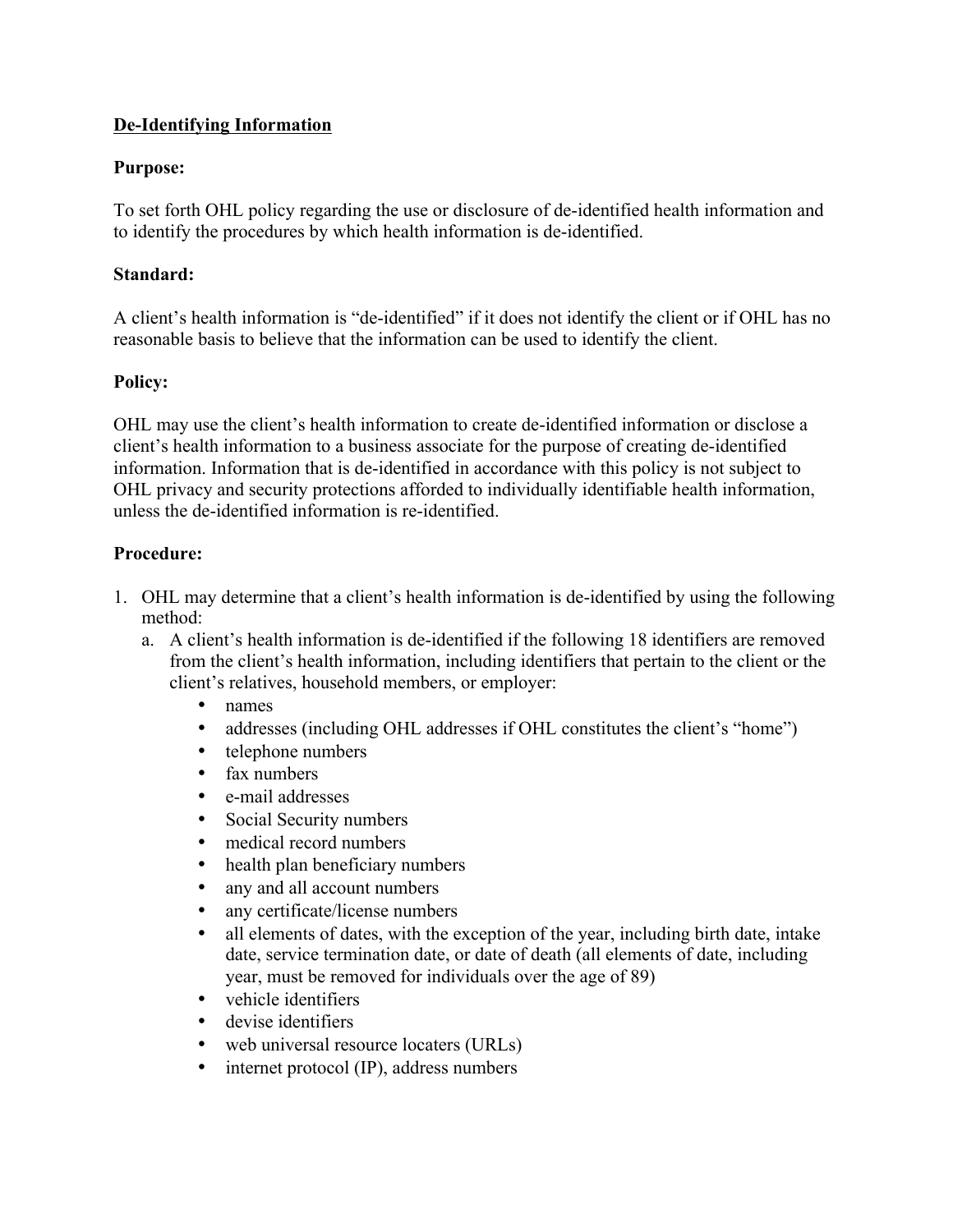- biometric identifiers, including finger and voice prints (identifiers such as age, race, gender, and ethnicity do not have to be removed; however, if the identifier is so unique to the client that it could be reasonably used to identify the client, then the identifier should be removed)
- full face photo image(s)
- any other unique identifying number or code
- b. OHL should not have actual knowledge that the information, alone or in conjunction with other information, could be used to identify the client who is the subject of information.
- c. If a client who is the subject of the information is age 89 or older, all identifiers relating to the client's age (including the year of the client's birth), must be removed.
- d. Prior to disclosing a client's de-identified information, the staff in charge of overseeing HIPAA requirements shall be responsible for:
	- determining that the information has been de-identified in accordance with one of the methods specified above;
	- verifying that the process of de-identification has been documented; and
	- confirming that the information cannot be used alone or in combination with other information to identify the client
- e. Any code or other means of record identification designed to enable re-identification of de-identified information may not be disclosed, except as otherwise permitted by OHL's policies or as required by law.
- f. In the event that the de-identified information becomes re-identified, OHL policies and procedures regarding the uses of disclosures of individually identifiable health information will govern.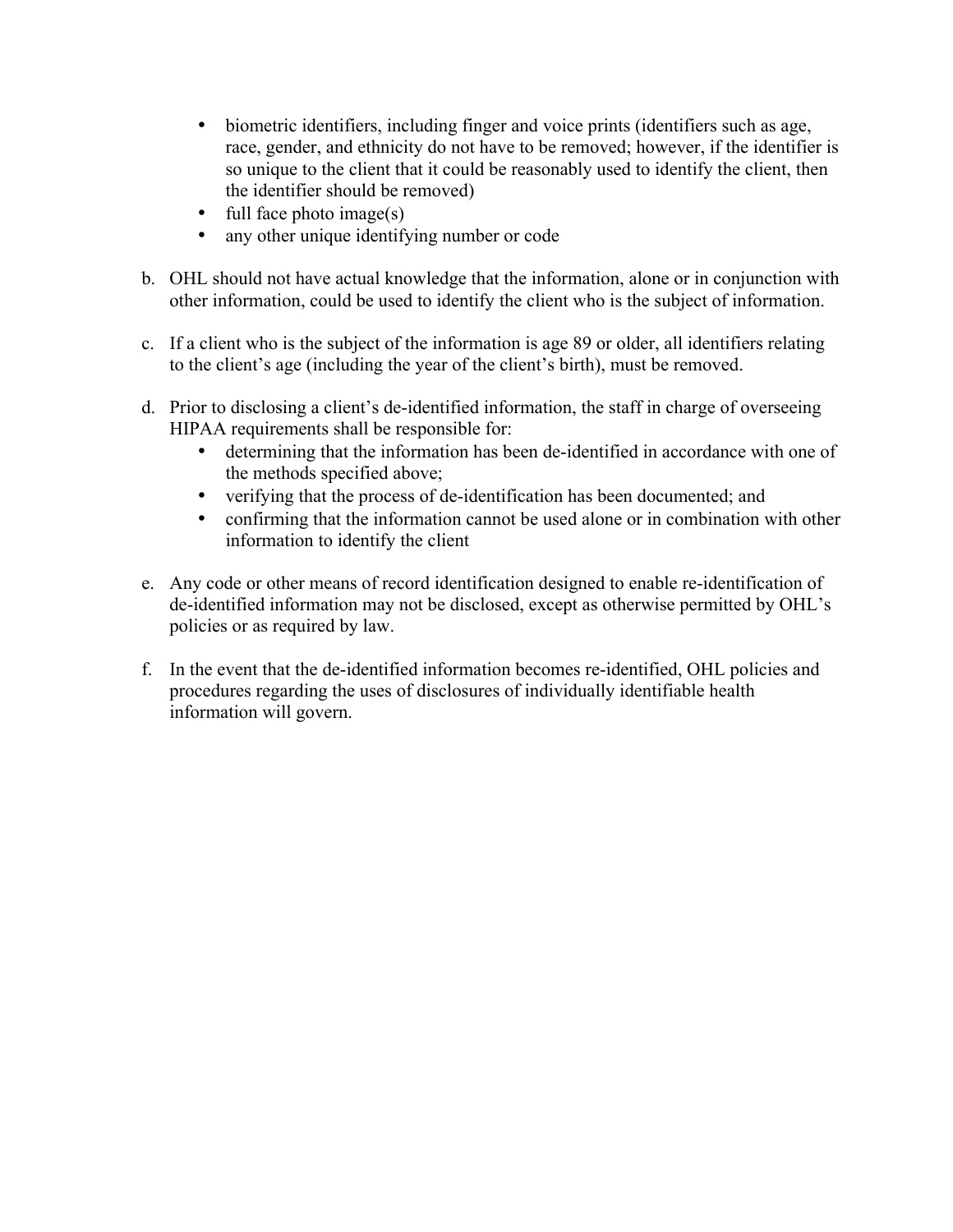### **Faxing of Confidential Information**

#### **Rationale:**

Often OHL personnel or organizations with which OHL does business will transmit or receive confidential information by fax rather than by a slower method, such as mail. Personnel could, in error, send faxes to unauthorized recipients; faxes could be intercepted or lost in transmission; or OHL may not receive a fax intended for OHL because of one of these reasons. Thus the potential for breach of client confidentiality exists every time someone faxes such information.

### **Policy:**

All personnel must strictly observe the following standards relating to the facsimile communications of confidential client information:

- 1. OHL, its officers, agents and employees will send confidential information by fax only when the original record or mail delivered copies will not meet the needs of immediate client care.
- 2. Personnel may transmit confidential records by fax only when urgently needed for client care required by a third party for ongoing certification of payment for a hospitalized client.
- 3. Personnel must limit the information transmitted to only that information which is necessary to meet the requester's needs.
- 4. Except as authorized by law, a properly completed and signed authorization must be obtained before releasing client information.
- 5. The cover page accompanying the fax must include the "Fax Confidentiality Notice" and contain no identifying information.
- 6. Personnel must make reasonable efforts to ensure that they send the fax to the correct destination.
- 7. Personnel must, for a new recipient, verify the fax number before sending the fax and verify the recipient's authority to receive the confidential information.
- 8. Fax machines must be in secure areas, with limited access.
- 9. Each department is responsible for ensuring that incoming faxes are properly handled, not left sitting on or near the machine, and are distributed to the proper recipient expeditiously while protecting confidentiality during the distribution, as by sealing the fax in an envelope.
- 10. Personnel must report any misdirected faxes to the Human Resource Department.
- 11. Users must immediately report violations of this policy to their program, department, or site head and the HR department.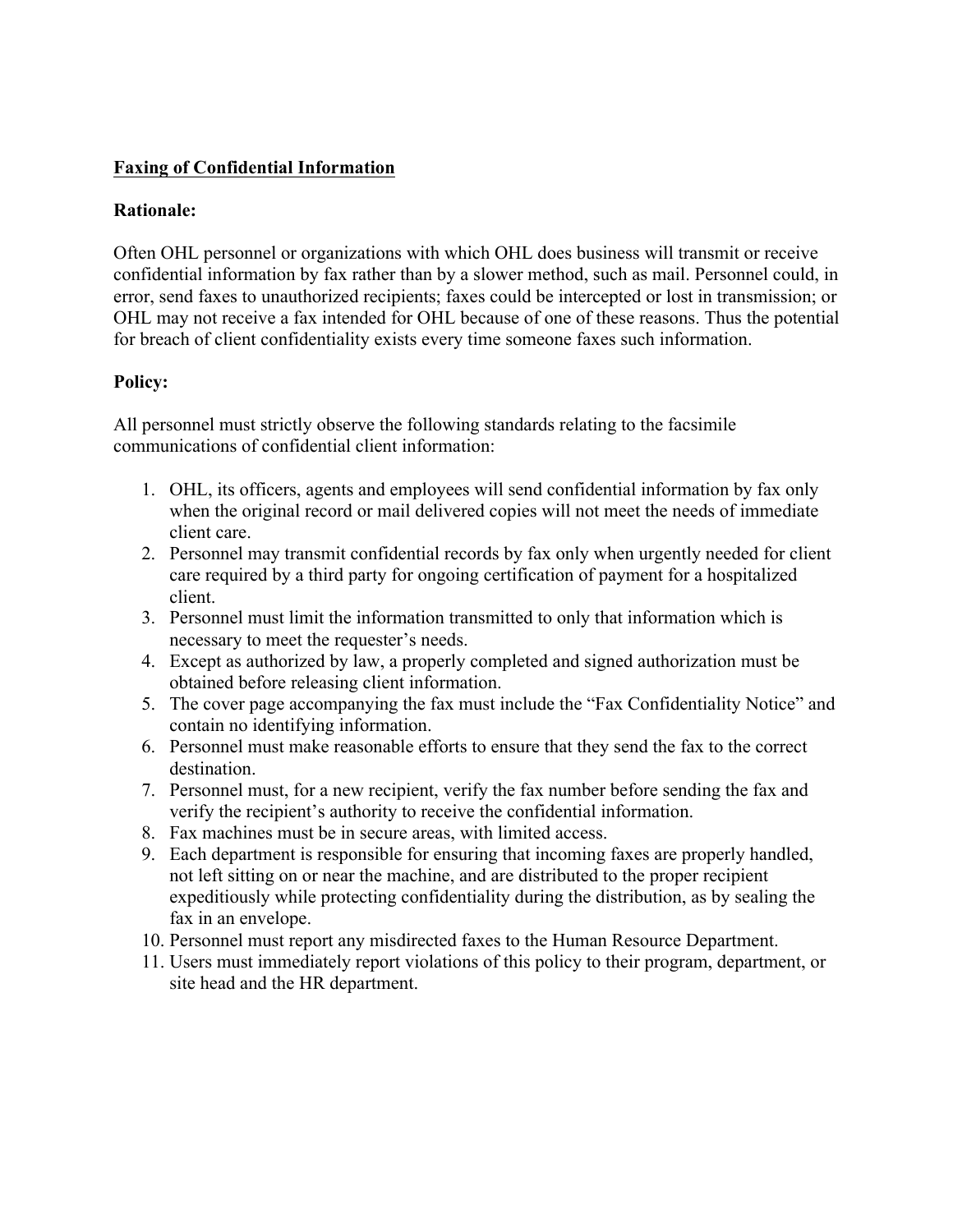### **Minimum Necessary Disclosure**

### **Purpose:**

To set forth the policy of OHL policy and procedures regarding the minimum necessary requirements for use and disclosure of Protected Health Information (PHI).

### **Policy:**

It is the policy of OHL to make reasonable efforts based upon its professional judgment to use, disclose, and/or request only that PHI which is minimally necessary to accomplish the purpose of the use, disclosure, and/or request.

When sending client records, OHL will only send those records that are the property of OHL. Records that are in the client chart that were obtained from another agency (medical/psychiatric/criminal/OCS records from another provider) are considered the property of that agency and are not to be sent or given regardless of who requests that information. If the request is for such records, staff will direct the requestor to contact those appropriate agencies.

#### **Procedure:**

- 1. **Uses of PHI and Role-Based Access:** OHL limits access of PHI to:
	- those employees directly working on a case and their supervisor
	- those employees directly involved in the management of specific PHI such as the program secretaries and intake workers
	- those employees directly involved in CQI activities (with a signed confidentiality agreement)

### 2. **Disclosures and Requests:**

- a. For any type of disclosure or request for disclosure that is made on a routine and reoccurring basis, OHL has developed standard operating protocols (SOPs) that limit the PHI, or the requests for disclosure, to that which is reasonably necessary to achieve the purpose of the disclosure or request. Such SOPs will identify the types of PHI to be disclosed, the types of persons to receive the PHI, and the conditions that would apply to such types of disclosures. OHL will make reasonable accommodations on where and how PHI is communicated.
- b. For any type of disclosure or request for disclosure that is NOT made on a routine and reoccurring basis, OHL will develop criteria, on a departmental basis, which will be used by the CQI coordinator to evaluate such non-routine disclosure or request to verify that the PHI disclosed or requested is only that amount which is necessary to accomplish the purpose of the disclosure or request.
- c. Disclosures made to public officials when the information is requested is the minimum necessary for the stated purpose(s).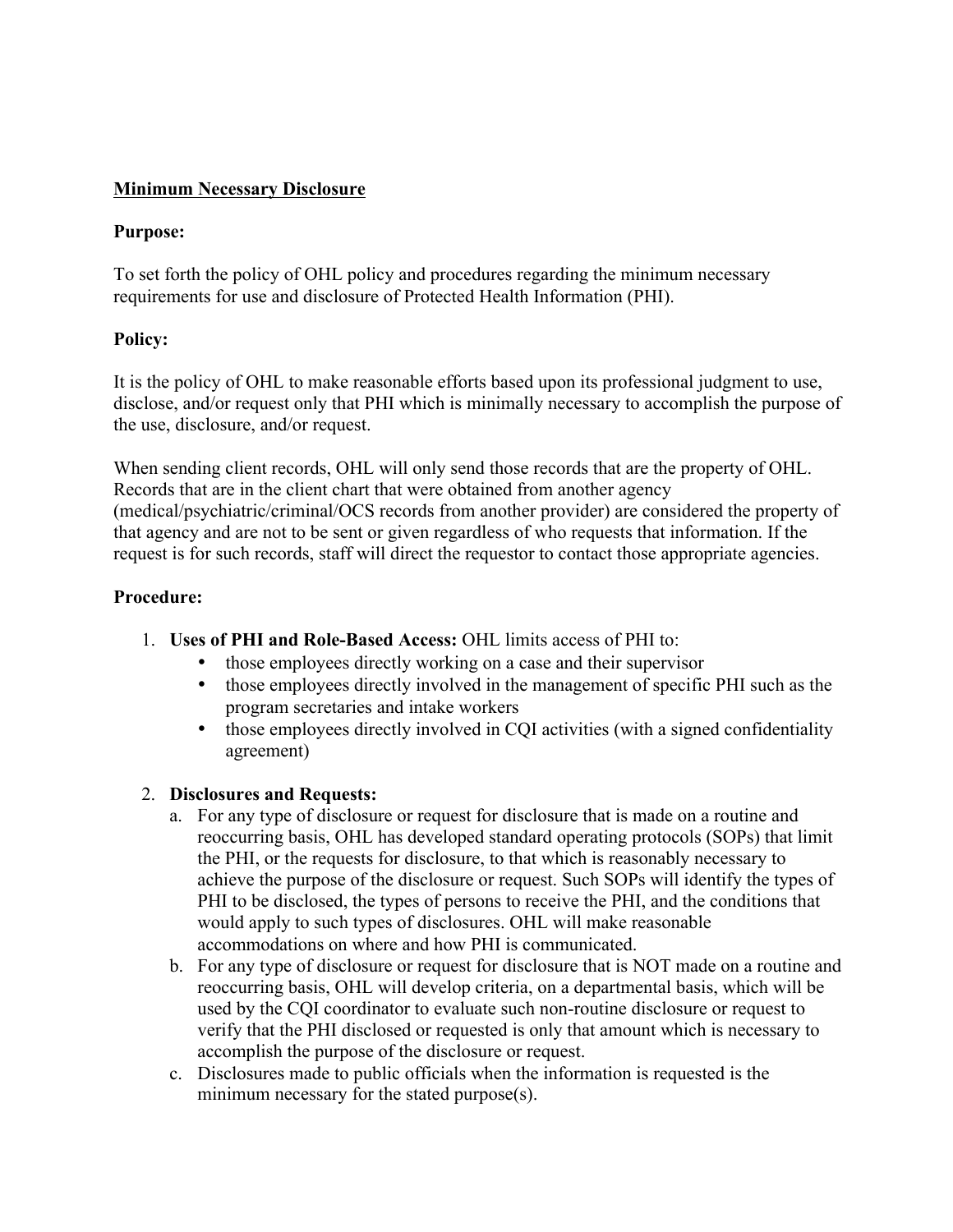- d. Disclosures may be made when the information is requested by another entity covered under HIPAA guidelines.
- e. Disclosures may be made when the information is requested by a professional who is a member of the OHL workforce or is a business associate providing professional services to OHL, when information requested is the minimum necessary for the stated purpose(s).
- f. Disclosures may be made when the information is requested for research purposes, provided the disclosure is in compliance with the OHL research policy.

# 3. **Exceptions to the Minimum Necessary Requirement:**

The minimum necessary requirements will not apply in the following instances:

- disclosures or requests by OHL for purposes of service treatment
- uses or disclosures made to the individual who is the subject of PHI
- uses or disclosures made pursuant to a valid authorization initiated by the individual
- disclosures to the secretary of the Department of Health and Human Services (HHS)
- uses or disclosures that are required by law
- uses or disclosures required for compliance under HIPAA, including compliance with the implementation specifications for conducting standard data transactions

## 4. **Disclosure of an Individual's Entire Record:**

OHL will not disclose an individual's entire record unless such disclosure is specifically justified as the amount that is reasonably necessary to accomplish the intended purpose or one of the exceptions noted above applies.

### 5. **Disclosures of Confidential Information:**

Individuals seeking copies of or to view their confidential information may request this information from the Administrator, Director or site supervisor of the program in which they received the service, or from the OHL central offices if they seek confidential information after having received services from multiple programs. Administrative personnel will review and respond to the request for confidential information. Either the "Request for Access to Confidential Information – Current Client" or "Request for Access to Confidential Information – Former Client" form must be used when the client is requesting such information.

## 6. **Reliance Upon a Request for Disclosure:**

OHL may rely on a request for disclosure as the minimum necessary for the stated purposes when (Please see related policy in Identity Verification of Persons Requesting PHI):

- making permitted disclosures to public officials, if the public official represents that the information is the minimum necessary for the stated purpose(s);
- the information is requested by another covered entity;
- the information is requested by a professional who is a member of the OHL workforce or is a business associate of OHL for the purposes of providing professional services to OHL, if the professional represents that the information requested is the minimum necessary for the stated purpose(s); or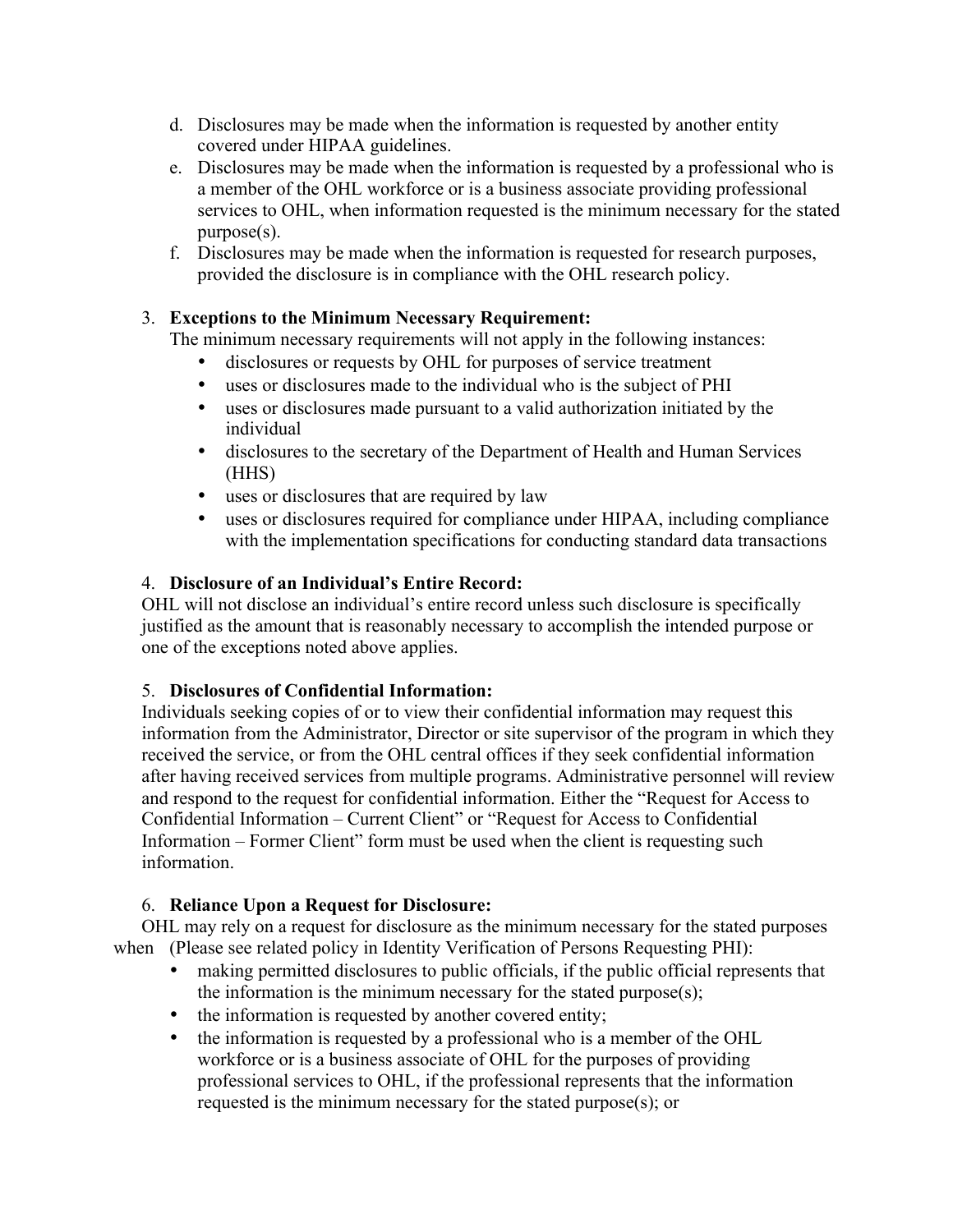• the information is requested for research purposes and the person requesting the information has provided documentation or representations to OHL verifying such intended purpose.

## 7. **Uses and Disclosures Without Consent:**

OHL may use or disclose confidential information to carry out services, treatment, payment, or health operations:

- when OHL has an indirect treatment relationship with the individual
- when OHL has created or received the confidential information in the course of providing services to the individual who is an inmate (or under certain circumstances)
- in emergency situations, if OHL attempts to obtain such consent as soon as reasonably practical after the delivery of emergency services or treatment
- if OHL is required by law to serve the individual, and OHL attempts to obtain such consent but is unable to obtain such consent
- if OHL attempts to obtain consent from the individual but is unable to do so due to substantial barriers in communication with the individual, and staff determine that. In the exercise of professional judgment, the individual's consent to receive services/treatment is clearly inferred from the circumstances.

## 8. **Disclosure of Confidential Information to Business Associates:**

OHL may disclose confidential information to a Business Associate and may allow a Business Associate to create or receive confidential information on its behalf, if OHL obtains satisfactory assurance the Business Associate will appropriately safeguard information as documented in a Business Associate Agreement.

## 9. **Disclosures by Workforce Members who are Victims of a Crime:**

OHL is not considered to have violated the requirements of this policy if a member of its workforce who is the victim of a criminal act discloses confidential information or PHI to

- a law enforcement official, provided that:
	- the information disclosed is about the suspected perpetrator of the criminal act; and
	- the information disclosed is limited to the information listed in this policy as minimum necessary information